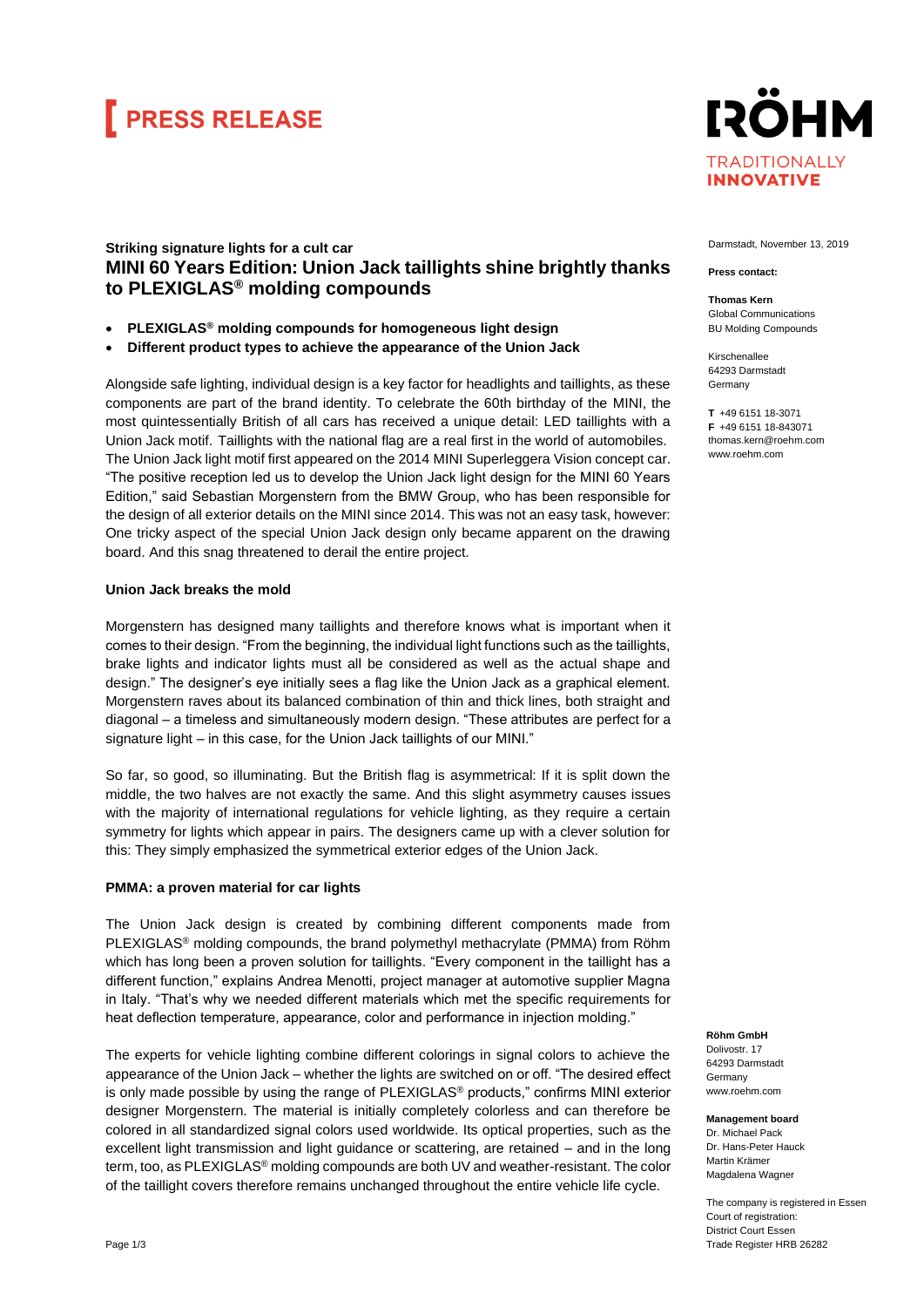# **FRESS RELEASE**



### **PLEXIGLAS® for homogeneous light design**

In addition, a light-scattering molding compound ensures the homogeneous illumination of the taillights, as Morgenstern explains: "A clear and easily recognizable design language is best supported by homogeneous light design." This measurable homogeneity is achieved by using the light-scattering PLEXIGLAS® Satinice DF23 molding compound, for example. Without a material with excellent light-scattering properties, the strong point light generated by LEDs would result in undesirable hot spots. The visual impression of the taillights is rounded off by a transparent PLEXIGLAS® cover. "Transparent exterior light covers – here in the signal color red – help create a high-quality overall impression," comments Morgenstern.

And this is not the only place where PLEXIGLAS® is used in the anniversary MINI: The Apillar covers are made from a piano black and non-transparent PLEXIGLAS® Hi-Gloss molding compound. The pillar covers have a glass-like appearance, which makes the windscreen appear larger – an effect which on different MINI models has been used and extended to further pillar covers all around for over 15 years.



MINI 60 Years Edition with Union Jack tail lights (© BMW AG, München)